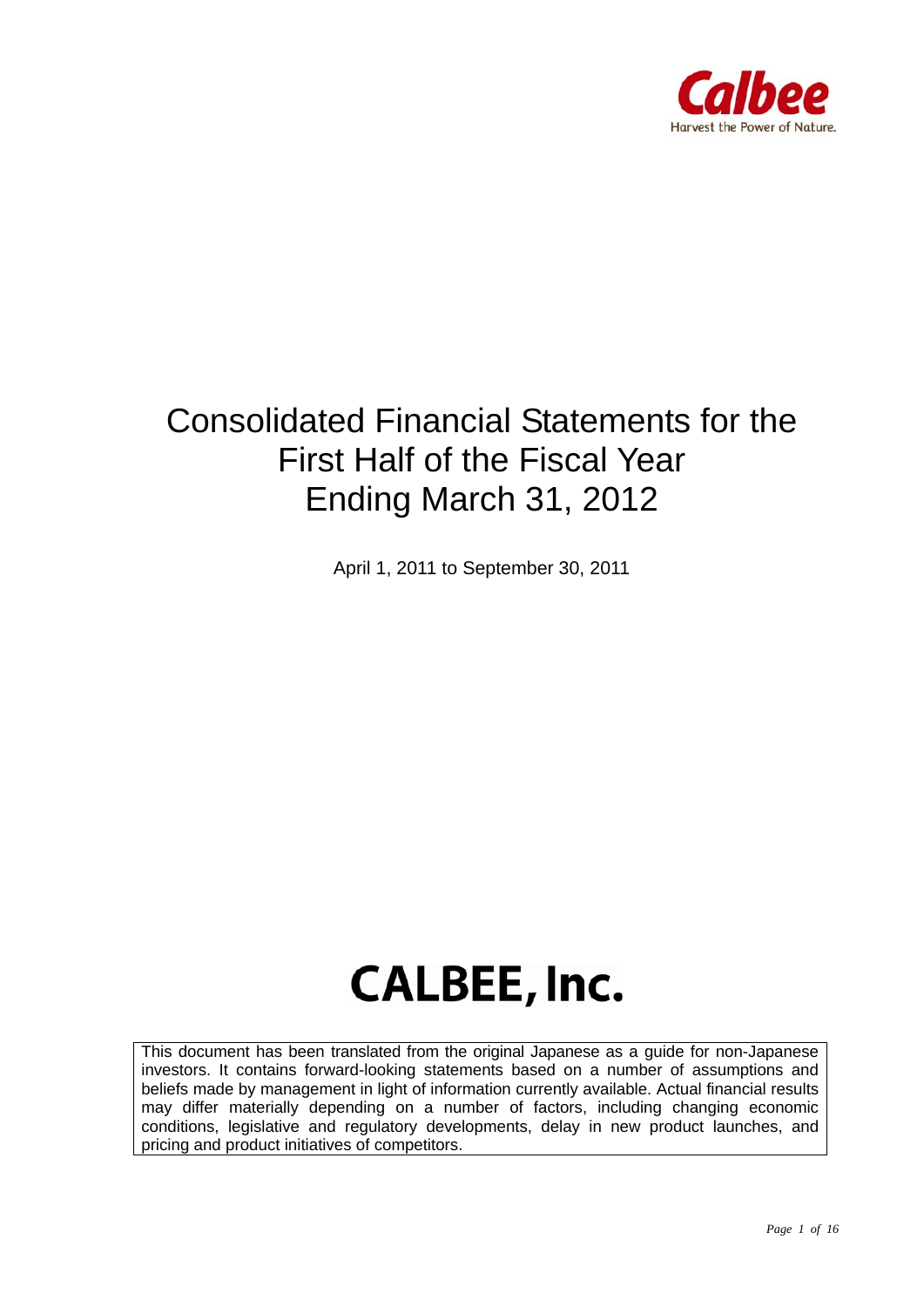## **SUMMARY OF FINANCIAL STATEMENTS (consolidated)**

First Half Results for the Fiscal Year Ending March 31, 2012

#### **CALBEE, Inc. October 28, 2011** Stock exchange listings: Tokyo 1<sup>st</sup> section, code number 2229<br>Contact: Isao Hirakawa http://www.calbee.co.jp/english/ Contact: Executive Officer

Finance and Accounting Group Telephone: +81-3-5220-6222

Representative: Shuji Ito, President & COO, Representative Director

Scheduled date for submission of the first half financial report: November 9, 2011

Scheduled date for distribution of dividends: --

Availability of supplementary explanatory material for first half results: Available

Quarterly results presentation meeting: Yes (for institutional investors and analysts)

#### **1) Consolidated results for the first six months (April 1, 2011 to September 30, 2011) of the fiscal year ending March 31, 2012**

| (1) Consolidated Operating Results |                                |          | Millions of yen, rounded down  |          |
|------------------------------------|--------------------------------|----------|--------------------------------|----------|
|                                    | Six months ended September 30, |          | Six months ended September 30, |          |
|                                    | 2011                           |          | 2010                           |          |
|                                    |                                | % change |                                | % change |
|                                    | 75,985                         | (0.4)    | 76.266                         | --       |
|                                    | 3.893                          | (15.9)   | 4.631                          | $- -$    |
|                                    | 3.499                          | (23.1)   | 4.547                          | $-$      |
|                                    | 1.772                          | (27.2)   | 2,435                          | --       |
|                                    | 55.25                          |          | 84.42                          |          |
|                                    | 54.16                          |          | --                             |          |

Notes: 1. The percentages shown above are a comparison with the same period in the previous fiscal year.

2. Comprehensive income: Six months ended September 30, 2011: ¥1,609 million (-25.2%)

Six months ended September 30, 2010: ¥2,152 million (-- %);

3. Figures for earnings per share (diluted) for the six months ended September 30, 2010 are not recorded as although there was a balance of new share subscription rights the Company was not listed at that time, meaning that an average share price for the period cannot be obtained.

#### (2) Consolidated Financial Position *Millions of yen, rounded down*

| $\frac{1}{2}$ $\frac{1}{2}$ $\frac{1}{2}$ $\frac{1}{2}$ $\frac{1}{2}$ $\frac{1}{2}$ $\frac{1}{2}$ $\frac{1}{2}$ $\frac{1}{2}$ $\frac{1}{2}$ $\frac{1}{2}$ $\frac{1}{2}$ $\frac{1}{2}$ $\frac{1}{2}$ $\frac{1}{2}$ $\frac{1}{2}$ $\frac{1}{2}$ $\frac{1}{2}$ $\frac{1}{2}$ $\frac{1}{2}$ $\frac{1}{2}$ $\frac{1}{2}$ | <u>MINOUS OF VEH. TOUHUEU UOWH</u> |                      |
|---------------------------------------------------------------------------------------------------------------------------------------------------------------------------------------------------------------------------------------------------------------------------------------------------------------------|------------------------------------|----------------------|
|                                                                                                                                                                                                                                                                                                                     | As of September 30, 2011           | As of March 31, 2011 |
|                                                                                                                                                                                                                                                                                                                     | 100.640                            | 99.393               |
|                                                                                                                                                                                                                                                                                                                     | 74.815                             | 72.924               |
| Shareholders' equity/total assets (%)                                                                                                                                                                                                                                                                               | 71                                 | 70                   |
|                                                                                                                                                                                                                                                                                                                     |                                    |                      |

Shareholders' equity: As of September 30, 2011: ¥71,527 million As of March 31, 2011: ¥70,235 million

#### **2) Dividends per share**

|        |                | $1 \cup 11$      |
|--------|----------------|------------------|
|        | FY ended       | FY ending        |
|        | March 31, 2011 | March 31, 2012   |
|        | 00.00          | 00.00            |
|        | 28.00          | 32.00 (forecast) |
| Annual | 28.00          | 32.00 (forecast) |

Note: Changes from the most recently announced dividend forecast: None

#### **3) Consolidated forecasts for the fiscal year ending March 31, 2012 (April 1, 2011 to March 31, 2012)**

|         | Millions of yen    |
|---------|--------------------|
|         | Fiscal year ending |
|         | March 31, 2012     |
|         | % change           |
| 160.000 | 2.9                |
| 11.000  | 2.6                |
| 10.600  | 0.3                |
| 6.000   | 41 1               |
| 186.06  |                    |

Note: 1. The percentages shown above are a comparison with the full year period of the previous fiscal year.

2. Changes from the most recently announced results forecast: Yes

*Yen*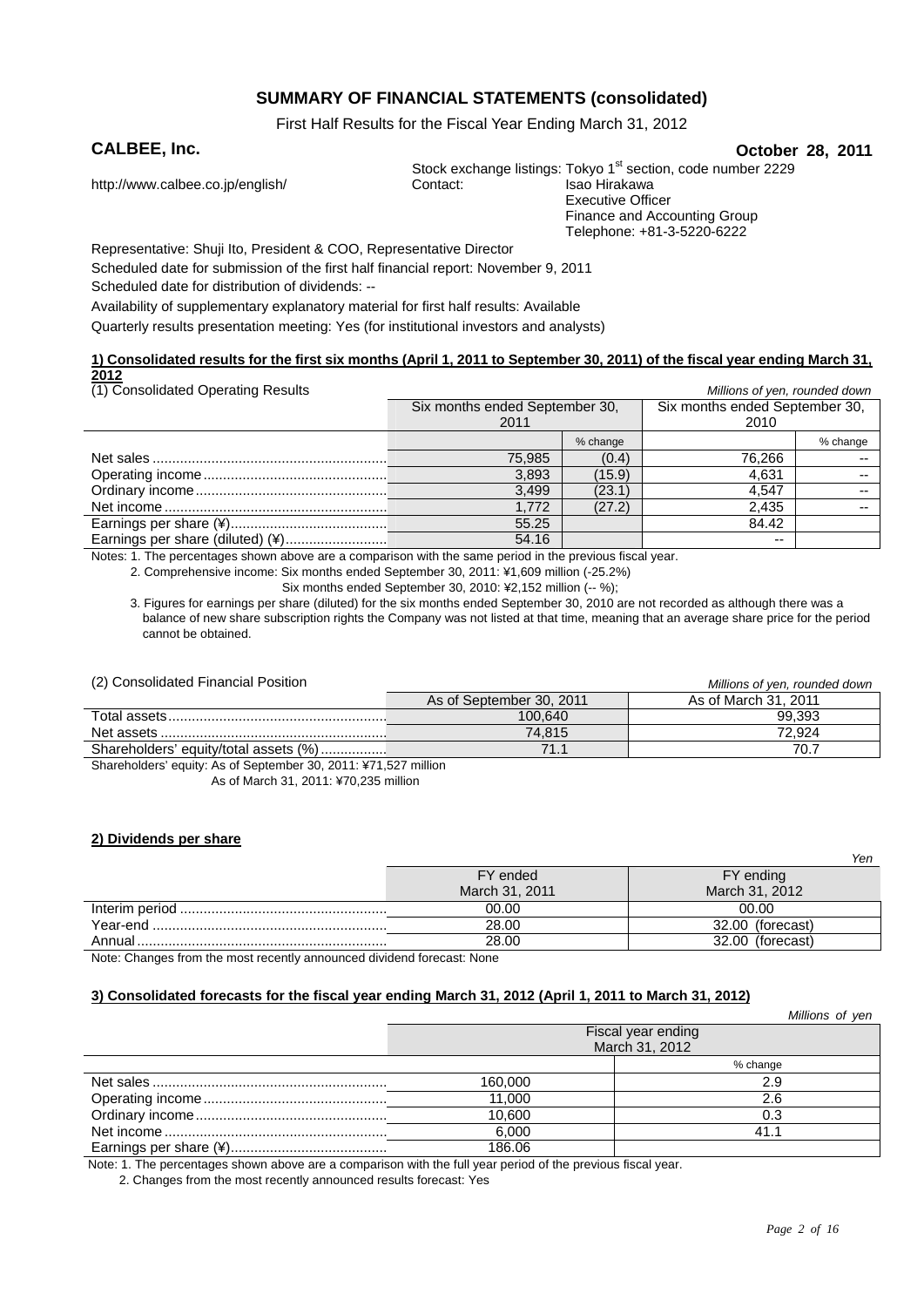### **4) Other**

#### **(1) Transfer of important subsidiaries during the period:** Yes

Note: Indicates transfers of specified subsidiaries resulting in changes in the scope of consolidation during the period under review.

One company added to scope of consolidation: HAITAI-CALBEE Co., Ltd.

- **(2) Use of special accounting procedures:** None
- **(3) Changes in accounting policy, changes in accounting estimates, and restatements:** 
	- 1. Changes following revisions to accounting standards: None
	- 2. Other changes: None
	- 3. Changes in accounting estimates: None
	- 4. Restatements: None

#### **(4) Number of outstanding shares (common stock)**

|    |                                            | September 30, 2011: | March 31, 2011:     |
|----|--------------------------------------------|---------------------|---------------------|
|    | Number of shares outstanding               | 32,248,450 shares   | 31,917,450 shares   |
|    | (including treasury shares)                |                     |                     |
| 2. | Number of treasury shares                  | -- shares           | -- shares           |
|    |                                            | Six months to       | Six months to       |
|    |                                            | September 30, 2011: | September 30, 2010: |
|    | Average number of shares during the period | 32,080,614 shares   | 28,849,450 shares   |

Note: On January 14, 2011 a 50 for 1 share split was conducted for common shares.

#### **Important Notice**

Disclosure of status of quarterly report review procedures:

At time of disclosure of this quarterly financial report the company was not subject to the review procedures for quarterly securities reports as stipulated under the Financial Instruments and Exchange Law; therefore these review procedures have not been completed.

#### **Appropriate use of financial forecasts and other items**

- 1. Forecasts, etc., recorded in this document include forward-looking statements that are based on management's estimates, assumptions and projections at the time of publication. A number of factors could cause actual results to differ materially from expectations. For further details of forecasts please see Page 6, 1. Operating Results (3) Consolidated forecasts for the fiscal year ending March 31, 2012
- 2. On January 14, 2011 a 50 for 1 share split was conducted for common shares.
- 3. The earnings per share forecast for the fiscal year ending March 31, 2012 is calculated using 32,248,450 shares as the expected average number of shares for the period.
- 4. CALBEE, Inc. has scheduled a results presentation for institutional investors and analysts for October 28, 2011. A digital recording of the presentation will be made available on the Calbee website after the conference.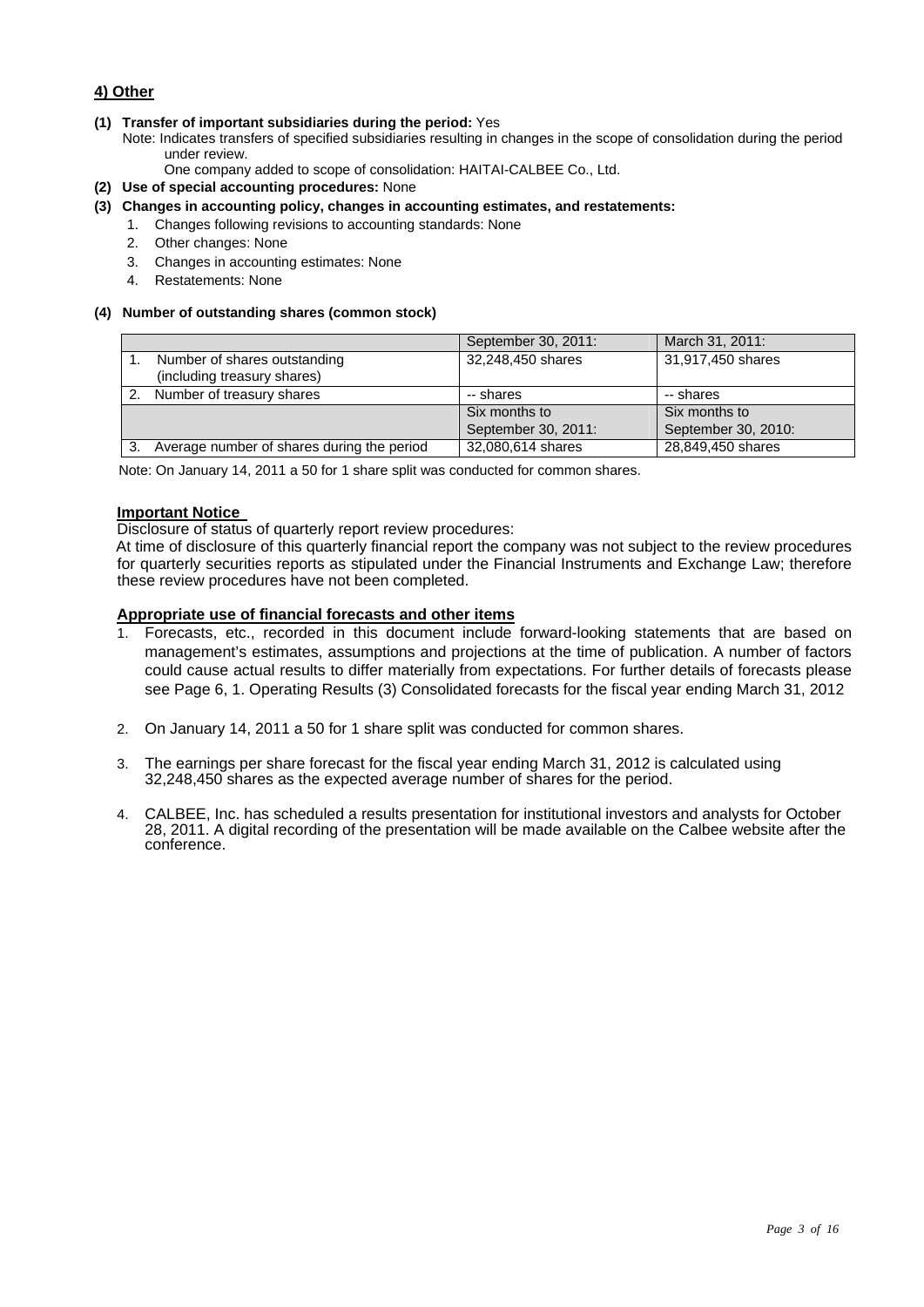# **Contents**

| 1. Operating Results                                                   |                |
|------------------------------------------------------------------------|----------------|
|                                                                        | $-5$           |
|                                                                        | 6              |
| (3) Consolidated forecasts for the fiscal year ending March 31, 2012   | 6              |
| 2. Summary information and related items                               |                |
|                                                                        | 6              |
|                                                                        | $\overline{7}$ |
| (3) Changes in accounting policy, changes in accounting estimates, and |                |
|                                                                        | 7              |
| 3. Consolidated financial statements                                   |                |
|                                                                        | - 8            |
| (2) Consolidated statements of income and comprehensive income         | 10             |
| Six-month period ended September 30, 2011                              |                |
|                                                                        |                |
| Consolidated statements of comprehensive income                        | 11             |
| Three-month period ended September 30, 2011                            |                |
|                                                                        | 12             |
| Consolidated statements of comprehensive income                        | 13             |
|                                                                        | 14             |
|                                                                        | 16             |
|                                                                        | 16             |
| (6) Note on occurrence of significant changes to shareholders' equity  | 16             |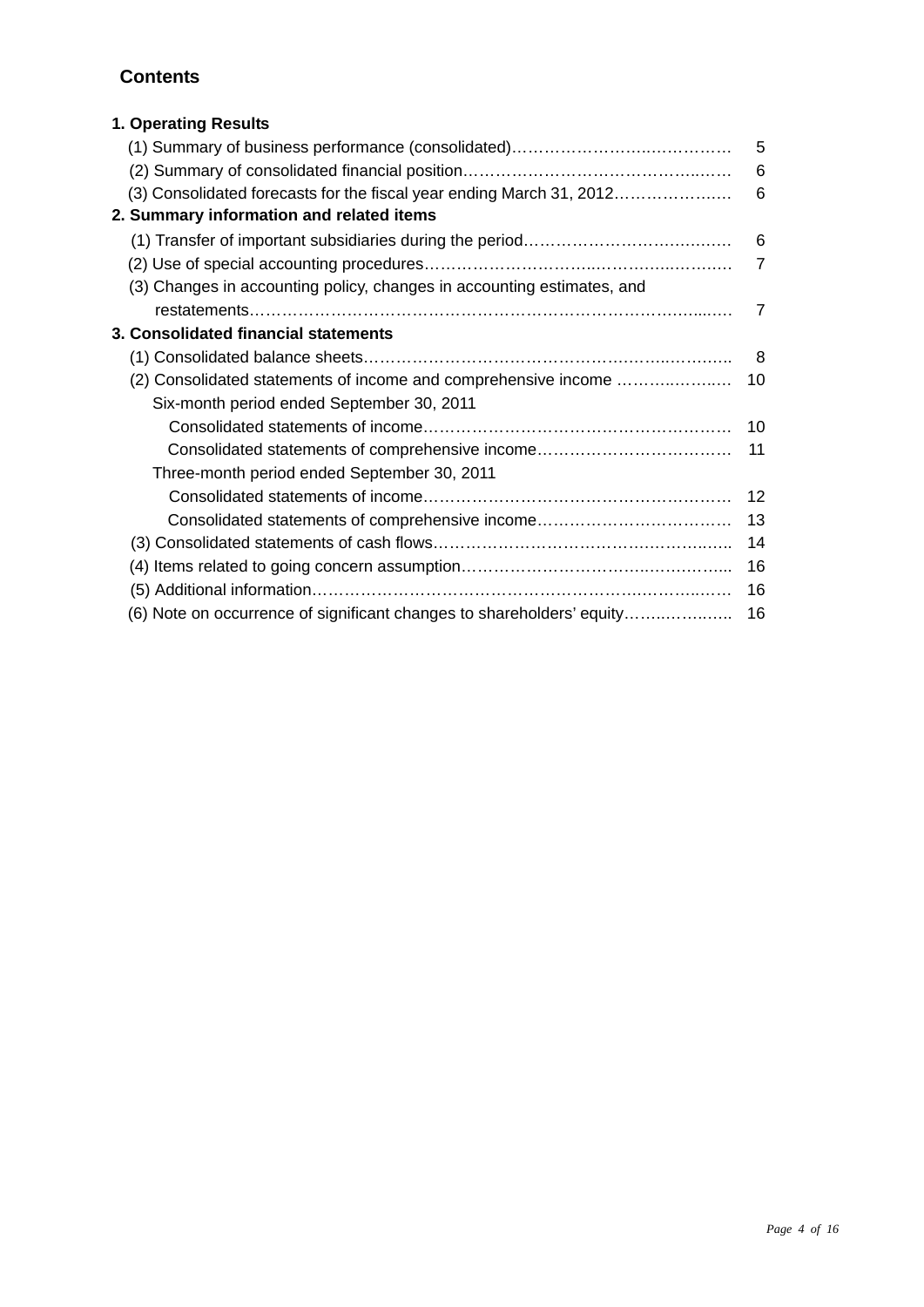# **1. Operating Results**

#### **(1) Summary of business performance (consolidated)**

(All comparisons are with the first six months of the previous fiscal year, unless stated otherwise.)

During the six-month period under review, production and export in the Japanese economy began to show signs of recovery from significant decreases caused by the Great East Japan Earthquake in Fukushima. However, continued recessionary concerns in Europe and North America along with the strong yen lent ongoing uncertainty to the outlook.

In the snack foods industry, the market began to return to normal as consumers reduced their focus on voluntary constraint and frugality in the post-quake environment.

In this environment, Calbee Group (hereafter "Calbee") launched initiatives to speed recovery at the four factories that were damaged by the disaster, and was able to resume production at all lines by the end of May. However, at this point sales were trending lower than in the first six months of the previous year, due to the affects of delayed new product launches and self-imposed restraints on advertising initiatives and in-store promotions. New product launches and in-store promotions were restarted at the end of May, and sales from June onward trended higher than comparative months in the previous year. For the six-month period overall sales were nearly in line with the previous year, with a decline of 0.4% to ¥75,985 million.

Profitability for the period was affected by higher raw material prices and additional distribution and other costs arising from the earthquake, which were only partially offset by ongoing cost reduction measures. As a result, operating income decreased 15.9% to ¥3,893 million, ordinary income decreased 23.1% to ¥3,499 million, and net income decreased 27.2% to ¥1,772 million.

#### **Result by business:**

#### **Food production and sales business**

Net sales decreased by 0.6% to ¥74,833 million.

#### Snack foods:

Snack food sales decreased 1.1% to ¥64,957 million, reflecting restraints on advertising and promotional initiatives in the post-quake period.

#### 1. Potato-based snacks

Sales from June onward recovered, supported by added content volume promotions and active introduction of special offer and region-specific products for Potato Chips, and by limited offer Jagarico products. However, these measures were not sufficient to fully offset the decline in sales in April and May.

Sales of Jagabee were largely in line with the previous year, affected by the temporary suspension of sales of boxed products because of damage to the new Utsunomiya factory.

#### 2. Flour-based snacks

Sales for the overall period were lower, as the growth in sales of core products Kappa Ebisen and Sapporo Potato, along with sales of the renewed Sayaendo from June onward, was insufficient to cover the large drop in sales in the first quarter.

#### 3. Corn-based snacks

Sales of corn-based snacks, for which production was unaffected by the earthquake, were higher year-on-year for the period, supported by solid sales of products such as Mike Popcorn, Doritos and Cheetos.

#### Other products (Processed bread and Cereal)

Net sales increased 3.5% to ¥9,876 million, with sales of processed bread and cereal trending favorably. Sales of processed breads increased due to the effects of discount campaigns and an increase in the number of stores handling the products. Sales of cereal foods grew for the period, despite being unable to ship from the earthquake-damaged Kiyohara factory until late April, supported by a recovery in sales of Fruits Granola from May after production recommenced.

#### **Other businesses**

Net sales increased 13.3% to ¥1,151 million, supported by sales growth in both the distribution business and the sales promotion tools business.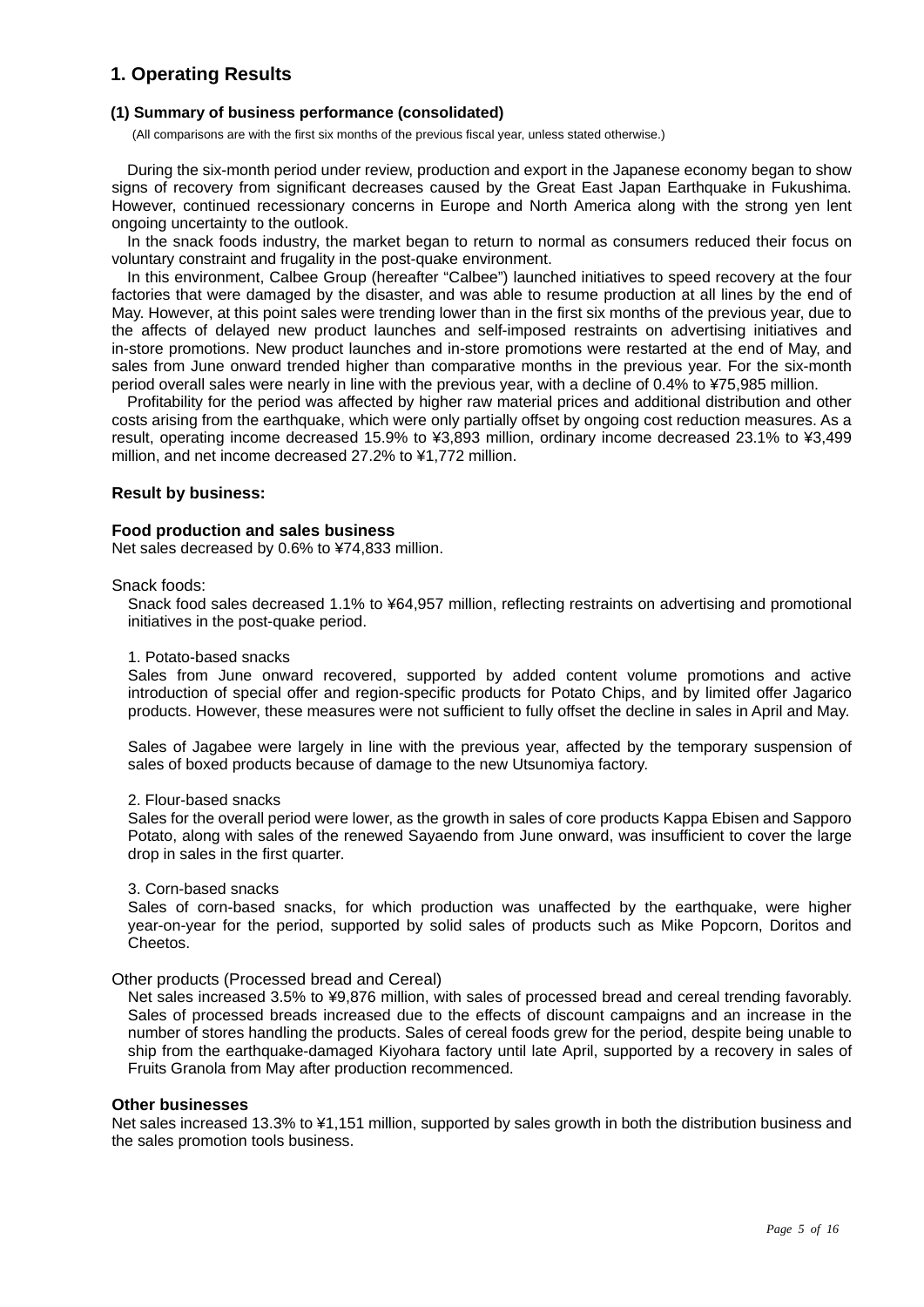#### **(2) Summary of consolidated financial position**

(All comparisons are with the end of the previous fiscal year, unless stated otherwise.)

Total assets at the end of the first six months on September 30, 2011 were ¥100,640 million, an increase of ¥1,247 million from the end of the previous fiscal year. The primary contributing factor was an increase in inventory assets and pre-paid expenses concomitant with the harvest season in Hokkaido, which is Calbee's largest source of potatoes. This exceeded a reduction in non-current assets that arose from depreciation and amortization expenses exceeding the amount of investment.

Liabilities decreased ¥644 million to ¥25,824 million, with reductions in accrued expenses and reserves for loss on disaster offsetting an increased in accounts payable.

Net assets increased ¥1,891 million to ¥74,815 million, reflecting the recording of net income and other factors for the period.

As a result, the equity ratio increased 0.4 percentage points from the end of the previous fiscal year to 71.1% and net assets per share was ¥2,218.00.

#### Cash flow

Cash and cash equivalents as of September 30, 2011 were ¥17,081 million, ¥1,156 million lower than at the end of the previous fiscal year. The main contributing factors are detailed below.

#### Cash flows from operating activities

Net cash provided by operating activities during the period under review was ¥1,696 million, compared to ¥7,850 million for the first six months of the previous fiscal year. Factors increasing operating cash flow included income before income taxes and minority interests of ¥3,558 million and depreciation and amortization of ¥3,220 million. Factors reducing operating cash flow included an increase in inventory of ¥2,004 million and income taxes paid of ¥2,432 million.

#### Cash flows from investing activities

Net cash used in investing activities during the period under review was ¥1,985 million, compared to cash inflow of ¥1,331 million for the first six months of the previous fiscal year. A primary contributing factor was ¥2,155 million in payments for acquisition of non-current assets.

#### Cash flows from financing activities

Net cash used in financing activities during the period under review was ¥590 million, compared to ¥5,134 million used in the first six months of the previous fiscal year. This was primarily due to cash dividends paid of ¥931 million, which exceeded cash inflow of ¥529 million arising from the exercise of stock options.

#### **(3) Consolidated forecasts for the fiscal year ending March 31, 2012**

Based on consideration of business performance during the first half of the year, the consolidated full-year forecasts issued on May 10, 2011 have been revised as follows.

|                                                                | Net sales | Operating<br>income | Ordinary<br>income | Net income | Earnings per<br>share $(*)$ |
|----------------------------------------------------------------|-----------|---------------------|--------------------|------------|-----------------------------|
| Previous forecast (A)                                          | 160,000   | 11,000              | 11,000             | 6,000      | 187.16                      |
| Revised forecast (B)                                           | 160,000   | 11,000              | 10,600             | 6,000      | 186.06                      |
| Amount of change(B-A)                                          |           | –                   | (400)              |            |                             |
| Percentage change (%)                                          |           |                     | (3.6)              |            |                             |
| For reference: Actual results for<br>year ended March 31, 2011 | 155,529   | 10,717              | 10,570             | 4,253      | 146.48                      |

Revised consolidated full-year forecasts (April 1, 2011 to March 31, 2012) *Millions of yen, rounded down*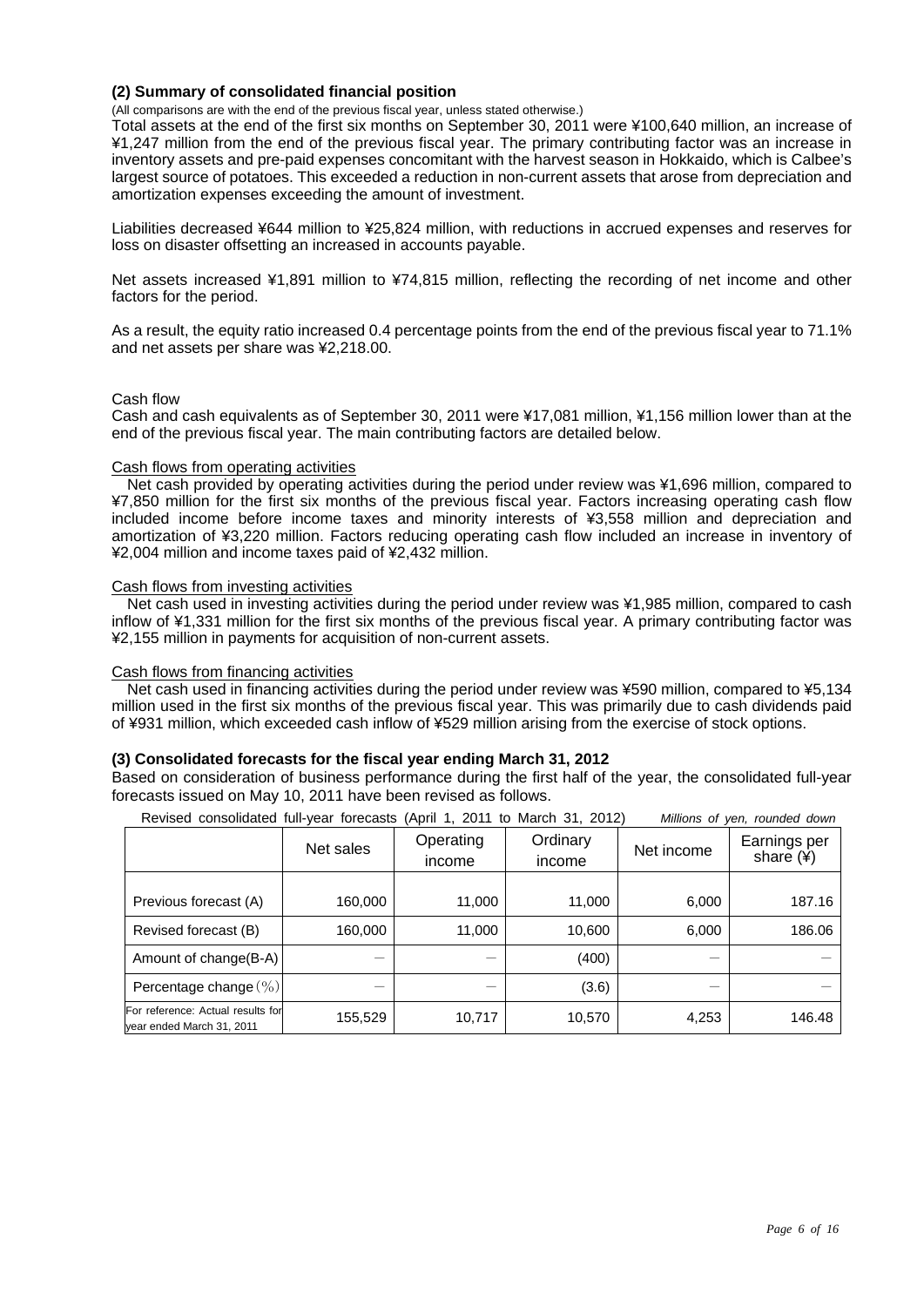# **2. Summary information and related items**

- (1) Transfer of important subsidiaries during the period: In July 2011, a joint venture company HAITAI-CALBEE Co., Ltd. was established by Calbee and major Korean confectionary maker HAITAI Confectionery & Foods Co., Ltd. as part of measures to expand Calbee sales in the Korean snack market, which stands alongside Japan and China as a key Asian market. This joint venture has been included in the scope of consolidation from the second quarter of the current fiscal year.
- (2) Use of special accounting procedures: No applicable items
- (3) Changes in accounting policy, changes in accounting estimates, and restatements: No applicable items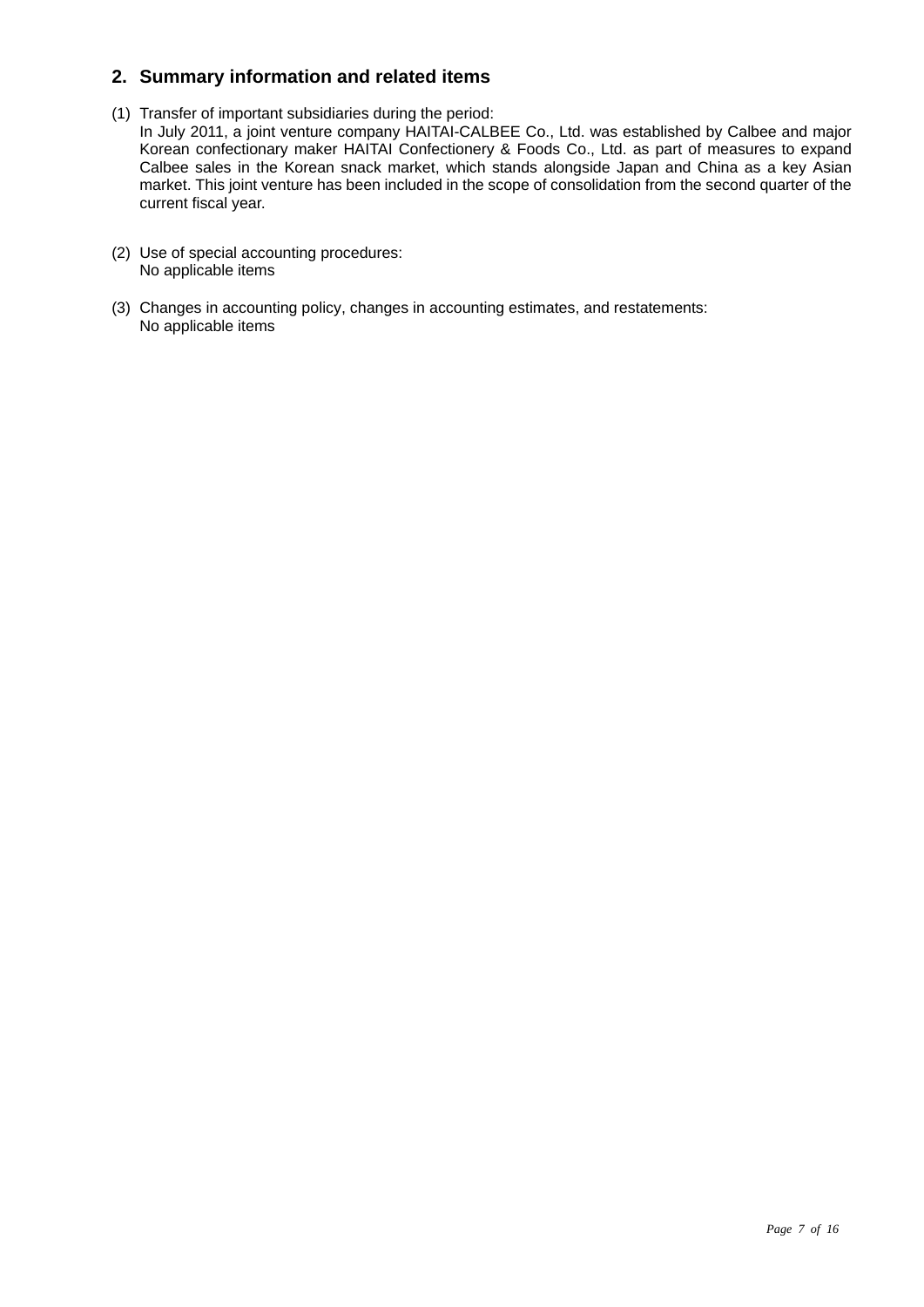| 3. Consolidated Financial Statements   |                               |                |  |
|----------------------------------------|-------------------------------|----------------|--|
| (1) Consolidated Balance Sheets        | Millions of yen, rounded down |                |  |
|                                        | As of                         | As of          |  |
|                                        | September 30, 2011            | March 31, 2011 |  |
| <b>ASSETS</b>                          |                               |                |  |
| <b>Current assets</b>                  |                               |                |  |
| Cash and deposits                      | 17,081                        | 18,238         |  |
| Notes and accounts receivable-trade    | 11,836                        | 11,139         |  |
| Inventories                            | 6,242                         | 4,276          |  |
| Other                                  | 4,957                         | 3,779          |  |
| Allowance for doubtful accounts        | (15)                          | (14)           |  |
| <b>Total current assets</b>            | 40,102                        | 37,420         |  |
| Noncurrent assets                      |                               |                |  |
| Property, plant and equipment          |                               |                |  |
| Buildings and structures, net          | 21,039                        | 21,678         |  |
| Machinery, equipment and vehicles, net | 13,672                        | 14,550         |  |
| Land                                   | 10,724                        | 10,707         |  |
| Construction in progress               | 1,054                         | 619            |  |
| Other, net                             | 880                           | 922            |  |
| Total property, plant and equipment    | 47,371                        | 48,478         |  |
| Intangible assets                      |                               |                |  |
| Goodwill                               | 4,814                         | 4,822          |  |
| Other                                  | 1,664                         | 1,911          |  |
| Total intangible assets                | 6,479                         | 6,734          |  |
| Investments and other assets           |                               |                |  |
| Investments and other assets, gross    | 6,782                         | 6,855          |  |
| Allowance for doubtful accounts        | (94)                          | (94)           |  |
| Total investments and other assets     | 6,688                         | 6,761          |  |
| Total noncurrent assets                | 60,538                        | 61,973         |  |
| Total assets                           | 100,640                       | 99,393         |  |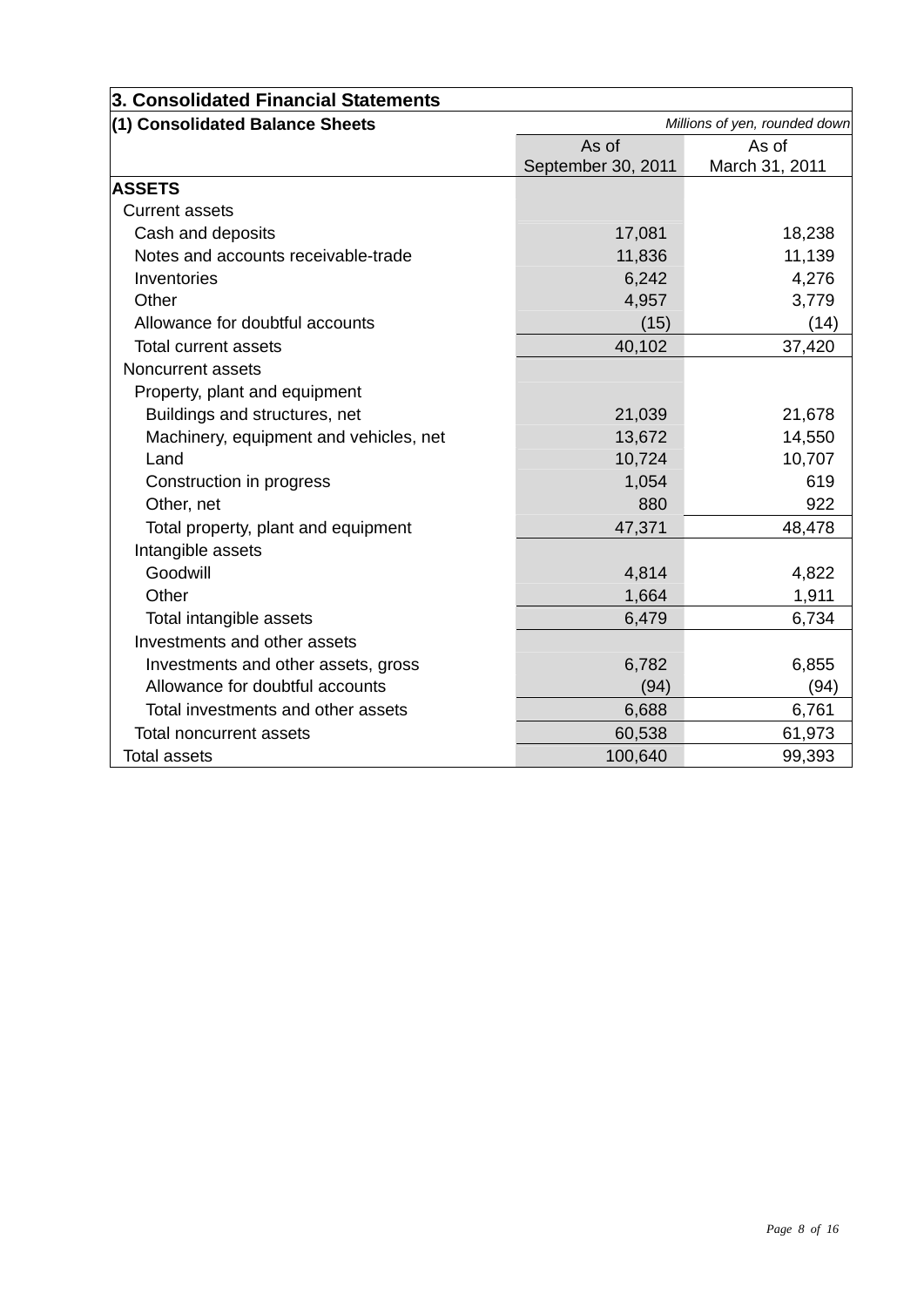| <b>Consolidated Balance Sheets, continued</b>         |                    |                               |
|-------------------------------------------------------|--------------------|-------------------------------|
|                                                       |                    | Millions of yen, rounded down |
|                                                       | As of              | As of                         |
|                                                       | September 30, 2011 | March 31, 2011                |
| <b>LIABILITIES</b>                                    |                    |                               |
| <b>Current liabilities</b>                            |                    |                               |
| Accounts payable-trade                                |                    | 5,656                         |
| Notes and accounts payable-trade                      | 9,423              |                               |
| Short-term loans payable                              | 55                 | 107                           |
| Current portion of long-term loans payable            | 93                 | 182                           |
| Accounts payable-other                                | 2,684              | 3,914                         |
| Income taxes payable                                  | 1,318              | 2,443                         |
| Provision for bonuses                                 | 2,532              | 3,096                         |
| Provision for directors' bonuses                      | 128                | 182                           |
| Reserve for loss on disaster                          | 57                 | 1,378                         |
| Other                                                 | 4,009              | 4,327                         |
| <b>Total current liabilities</b>                      | 20,303             | 21,288                        |
| <b>Noncurrent liabilities</b>                         |                    |                               |
| Long-term loans payable                               | 9                  | 9                             |
| Provision for retirement benefits                     | 3,529              | 3,335                         |
| Provision for directors' retirement benefits          | 461                | 424                           |
| Asset retirement obligations                          | 663                | 658                           |
| Other                                                 | 857                | 752                           |
| <b>Total noncurrent liabilities</b>                   | 5,521              | 5,180                         |
| <b>Total liabilities</b>                              | 25,824             | 26,469                        |
| <b>NET ASSETS</b>                                     |                    |                               |
| Shareholders' equity                                  |                    |                               |
| Capital stock                                         | 11,009             | 10,744                        |
| Capital surplus                                       | 10,577             | 10,312                        |
| Retained earnings                                     | 50,817             | 49,938                        |
| Total shareholders' equity                            | 72,404             | 70,995                        |
| Accumulated other comprehensive income                |                    |                               |
| Valuation difference on available-for-sale securities | (9)                | (62)                          |
| Foreign currency translation adjustment               | (868)              | (697)                         |
| Total accumulated other comprehensive income          | (877)              | (759)                         |
| Subscription rights to shares                         | 102                | 102                           |
| Minority interests                                    | 3,186              | 2,585                         |
| Total net assets                                      | 74,815             | 72,924                        |
| <b>Total liabilities and net assets</b>               | 100,640            | 99,393                        |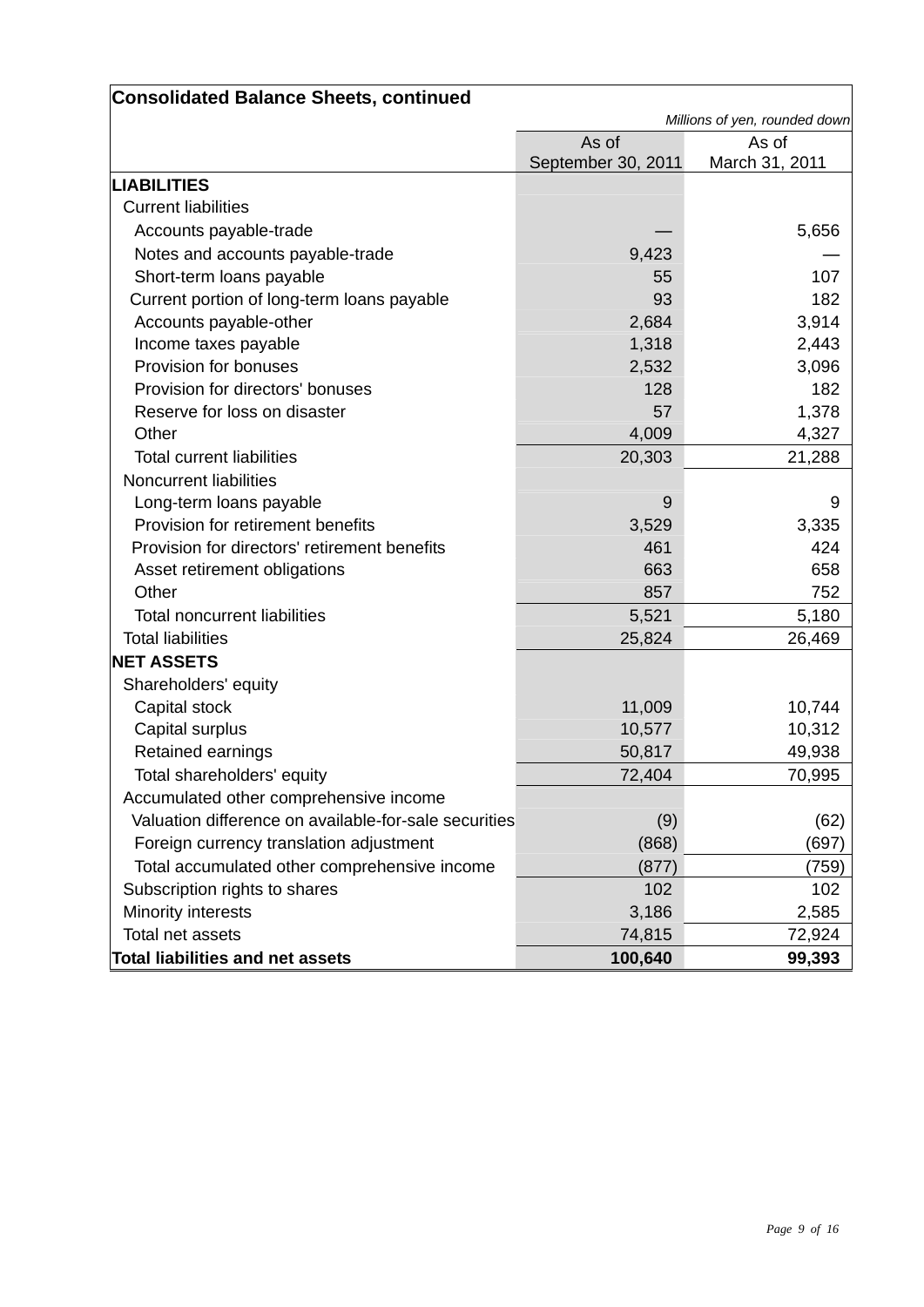| (2) Consolidated Statements of Income                                                     |                                        |                                        |
|-------------------------------------------------------------------------------------------|----------------------------------------|----------------------------------------|
|                                                                                           |                                        | Millions of yen, rounded down          |
|                                                                                           | April 1, 2011 to<br>September 30, 2011 | April 1, 2010 to<br>September 30, 2010 |
| Net sales                                                                                 | 75,985                                 | 76,266                                 |
| Cost of sales                                                                             | 45,075                                 | 44,833                                 |
| Gross profit                                                                              | 30,909                                 | 31,432                                 |
| Selling, general and administrative expenses                                              | 27,015                                 | 26,801                                 |
| <b>Operating income</b>                                                                   | 3,893                                  | 4,631                                  |
| Non-operating income                                                                      |                                        |                                        |
| Interest income                                                                           | 9                                      | 4                                      |
| Dividends income                                                                          | 41                                     | 47                                     |
| Real estate income                                                                        | 34                                     | 35                                     |
| Settlement of consignment money for recycling                                             | 79                                     | 98                                     |
| Income from compensation for damage                                                       | 71                                     |                                        |
| Other                                                                                     | 103                                    | 126                                    |
| Total non-operating income                                                                | 340                                    | 311                                    |
| Non-operating expenses                                                                    |                                        |                                        |
| Interest expenses                                                                         | 3                                      | 38                                     |
| Foreign exchange losses                                                                   | 606                                    | 211                                    |
| Other                                                                                     | 124                                    | 145                                    |
| Total non-operating expenses                                                              | 734                                    | 395                                    |
| Ordinary income                                                                           | 3,499                                  | 4,547                                  |
| Extraordinary income                                                                      |                                        |                                        |
| Gain on sales of noncurrent assets                                                        | 9                                      | 953                                    |
| Subsidies income                                                                          | 230                                    | 27                                     |
| Gain on negative goodwill                                                                 | 175                                    |                                        |
| Reversal of allowance for doubtful accounts                                               |                                        | 65                                     |
| Reversal of provision for loss on disaster                                                | 163                                    |                                        |
| Other                                                                                     |                                        | 52                                     |
| Total extraordinary income                                                                | 581                                    | 1,098                                  |
| <b>Extraordinary loss</b>                                                                 |                                        |                                        |
| Loss on sales of noncurrent assets                                                        | 27                                     | 6                                      |
| Loss on retirement of noncurrent assets                                                   | 38                                     | 204                                    |
| Loss on disaster                                                                          | 258                                    |                                        |
| Loss on liquidation of subsidiaries and affiliates                                        | 129                                    |                                        |
| Loss on adjustment for changes of accounting<br>standard for asset retirement obligations |                                        | 351                                    |
| Other                                                                                     | 67                                     | 207                                    |
| Total extraordinary losses                                                                | 521                                    | 769                                    |
| Income before income taxes and minority interests                                         | 3,558                                  | 4,877                                  |
| Income taxes-current                                                                      | 1,327                                  | 2,258                                  |
| Income taxes-deferred                                                                     | 261                                    | (30)                                   |
| <b>Total income taxes</b>                                                                 | 1,589                                  | 2,227                                  |
| Income before minority interests                                                          | 1,969                                  | 2,649                                  |
| Minority interests in income                                                              | 196                                    | 214                                    |
| Net income                                                                                | 1,772                                  | 2,435                                  |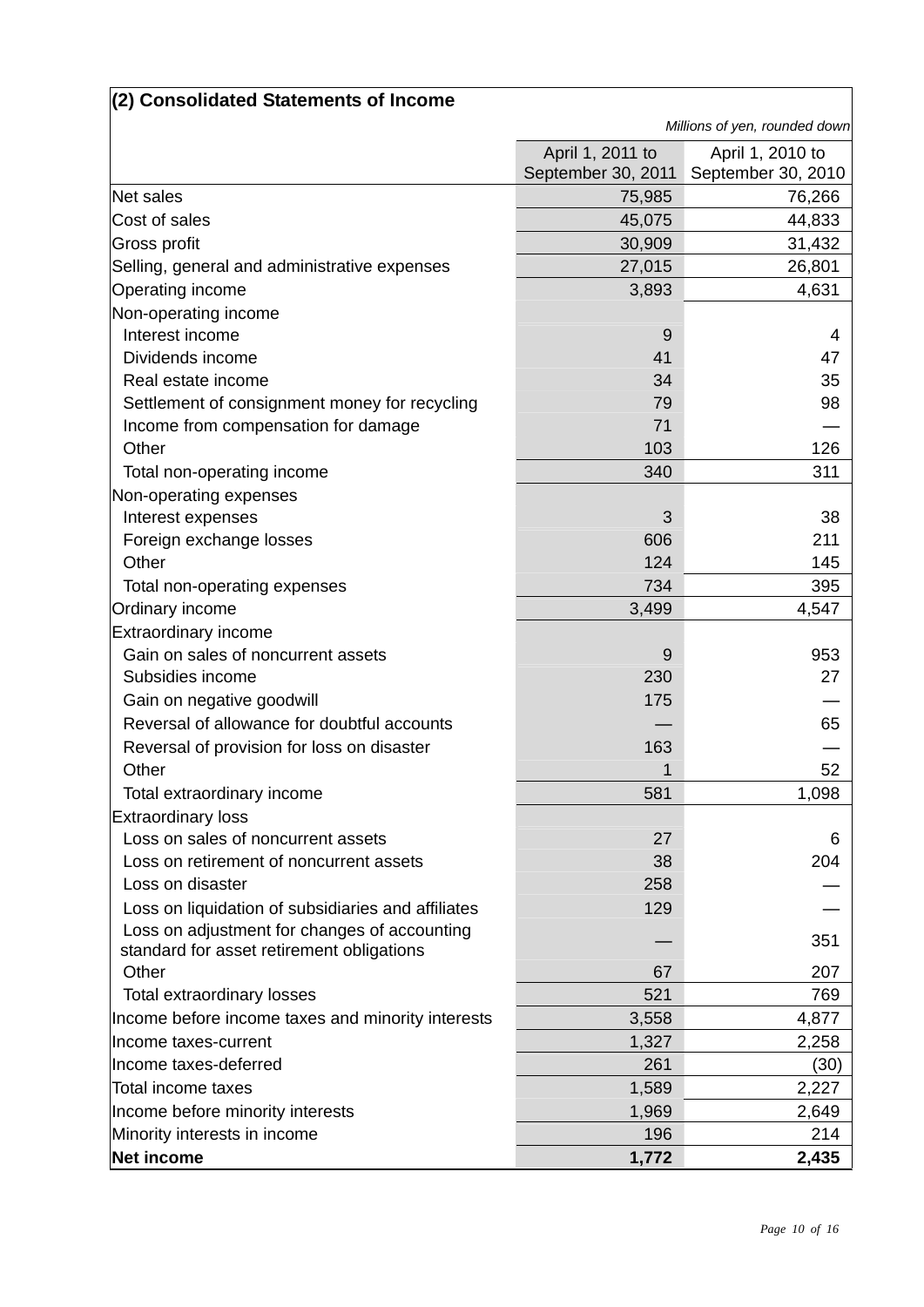| <b>Consolidated Statements of Comprehensive Income</b>            |                                        |                                        |  |
|-------------------------------------------------------------------|----------------------------------------|----------------------------------------|--|
|                                                                   |                                        | Millions of yen, rounded down          |  |
|                                                                   | April 1, 2011 to<br>September 30, 2011 | April 1, 2010 to<br>September 30, 2010 |  |
| Income before minority interests                                  | 1,969                                  | 2,649                                  |  |
| Other comprehensive income                                        |                                        |                                        |  |
| Valuation difference on available-for-sale securities             | 52                                     | (45)                                   |  |
| Foreign currency translation adjustment                           | (412)                                  | (451)                                  |  |
| Total other comprehensive income                                  | (359)                                  | (497)                                  |  |
| Comprehensive income                                              | 1,609                                  | 2,152                                  |  |
| Comprehensive income attributable to                              |                                        |                                        |  |
| Comprehensive income attributable to owners of<br>the parent      | 1,654                                  | 2,099                                  |  |
| Comprehensive income attributable to minority<br><b>interests</b> | (44)                                   | 53                                     |  |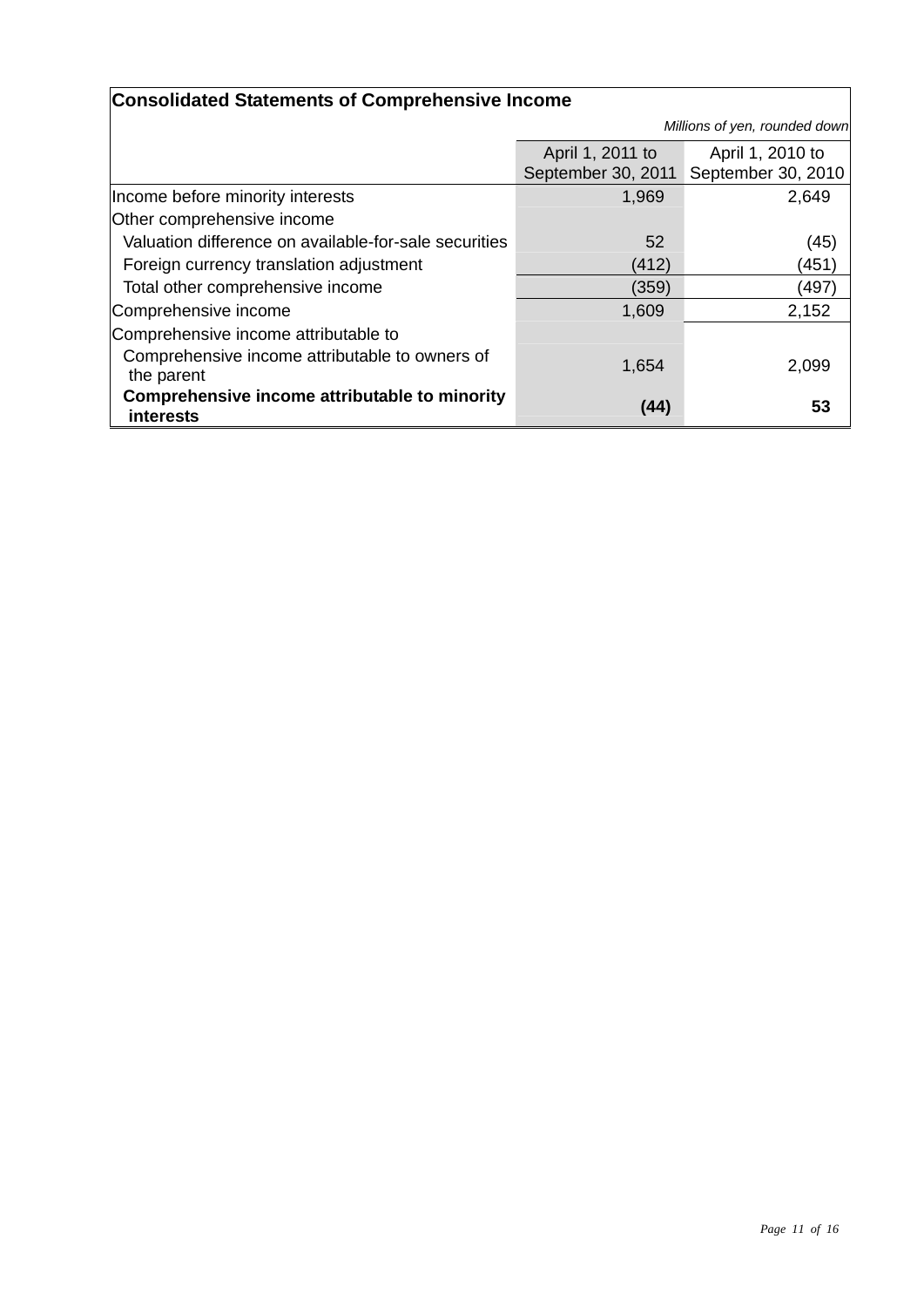| Consolidated Statements of Income (second quarter) |                 |                                       |  |
|----------------------------------------------------|-----------------|---------------------------------------|--|
|                                                    |                 | Millions of yen, rounded down         |  |
|                                                    | July 1, 2011 to | July 1, 2010 to                       |  |
|                                                    |                 | September 30, 2011 September 30, 2010 |  |
| Net sales                                          | 40,294          | 37,233                                |  |
| Cost of sales                                      | 23,829          | 21,821                                |  |
| Gross profit                                       | 16,465          | 15,411                                |  |
| Selling, general and administrative expenses       | 13,956          | 13,547                                |  |
| Operating income                                   | 2,508           | 1,863                                 |  |
| Non-operating income                               |                 |                                       |  |
| Interest income                                    | $\overline{7}$  | 3                                     |  |
| Dividends income                                   | 1               | 1                                     |  |
| Real estate income                                 | 16              | 17                                    |  |
| Settlement of consignment money for recycling      | 79              | 98                                    |  |
| Other                                              | 64              | 32                                    |  |
| Total non-operating income                         | 169             | 152                                   |  |
| Non-operating expenses                             |                 |                                       |  |
| Interest expenses                                  | 1               | 18                                    |  |
| Foreign exchange losses                            | 402             | 123                                   |  |
| Other                                              | 46              | 73                                    |  |
| Total non-operating expenses                       | 451             | 215                                   |  |
| <b>Ordinary income</b>                             | 2,227           | 1,801                                 |  |
| <b>Extraordinary income</b>                        |                 |                                       |  |
| Gain on sales of noncurrent assets                 | $\Omega$        | 37                                    |  |
| Gain on negative goodwill                          | 175             |                                       |  |
| Reversal of allowance for doubtful accounts        |                 | 10                                    |  |
| Other                                              | 34              | 23                                    |  |
| Total extraordinary income                         | 210             | 71                                    |  |
| <b>Extraordinary loss</b>                          |                 |                                       |  |
| Loss on sales of noncurrent assets                 | $\mathbf 0$     | 6                                     |  |
| Loss on retirement of noncurrent assets            | 16              | 157                                   |  |
| Loss on disaster                                   | 5               |                                       |  |
| Loss on liquidation of subsidiaries and affiliates | 129             |                                       |  |
| Other                                              | 13              | 17                                    |  |
| Total extraordinary losses                         | 166             | 181                                   |  |
| Income before income taxes and minority interests  | 2,271           | 1,691                                 |  |
| Income taxes-current                               | 472             | 229                                   |  |
| Income taxes-deferred                              | 493             | 545                                   |  |
| <b>Total income taxes</b>                          | 965             | 774                                   |  |
| Income before minority interests                   | 1,305           | 917                                   |  |
| Minority interests in income                       | 99              | 94                                    |  |
| Net income                                         | 1,205           | 823                                   |  |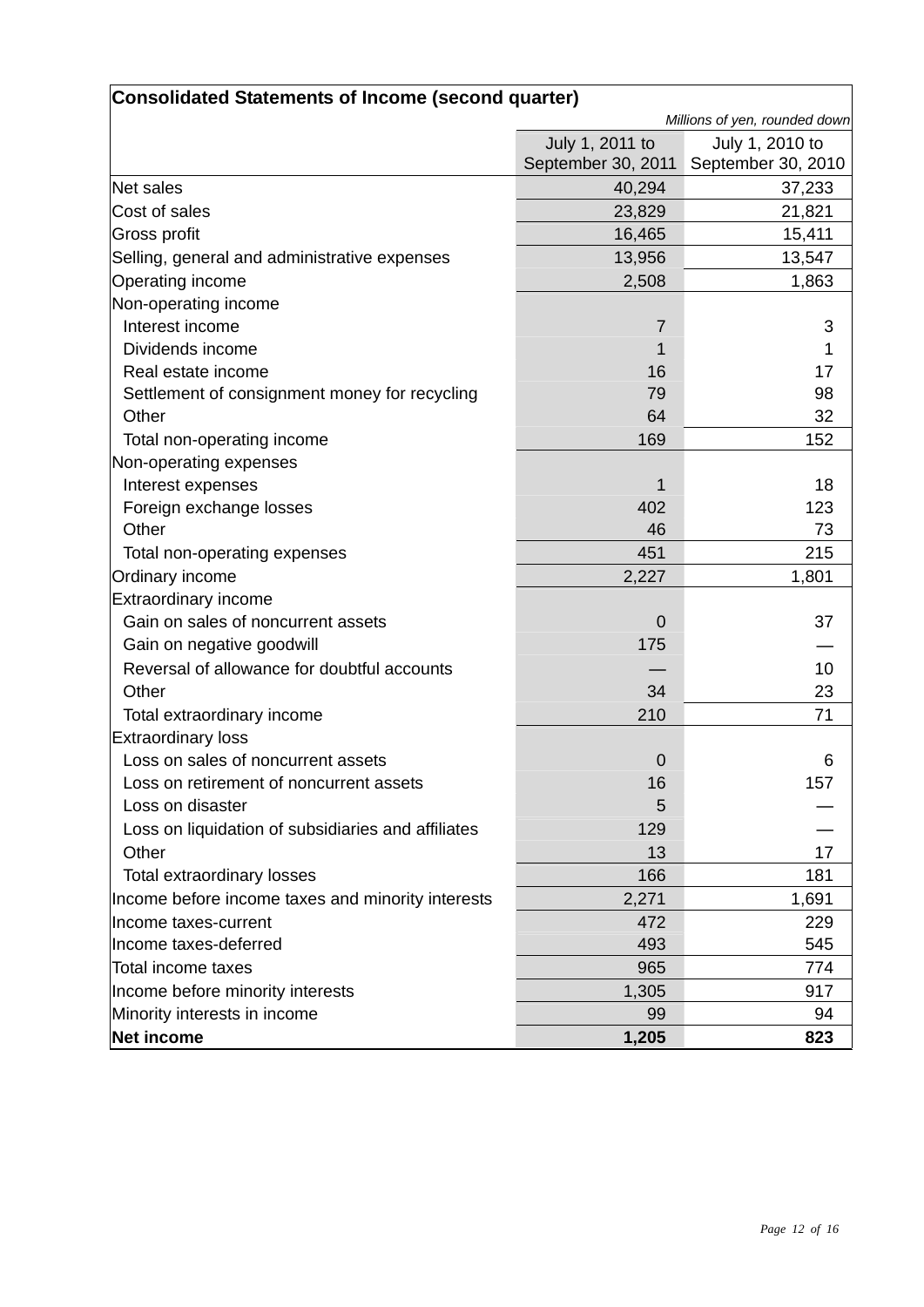| Consolidated Statements of Comprehensive Income (second quarter)  |                               |                    |  |
|-------------------------------------------------------------------|-------------------------------|--------------------|--|
|                                                                   | Millions of yen, rounded down |                    |  |
|                                                                   | July 1, 2011 to               | July 1, 2010 to    |  |
|                                                                   | September 30, 2011            | September 30, 2010 |  |
| Income before minority interests                                  | 1,305                         | 917                |  |
| Other comprehensive income                                        |                               |                    |  |
| Valuation difference on available-for-sale securities             | 31                            | (21)               |  |
| Foreign currency translation adjustment                           | (291)                         | (210)              |  |
| Total other comprehensive income                                  | (260)                         | (231               |  |
| Comprehensive income                                              | 1,045                         | 686                |  |
| Comprehensive income attributable to                              |                               |                    |  |
| Comprehensive income attributable to owners of                    | 1,141                         | 665                |  |
| the parent                                                        |                               |                    |  |
| Comprehensive income attributable to minority<br><b>interests</b> | (96)                          | 20                 |  |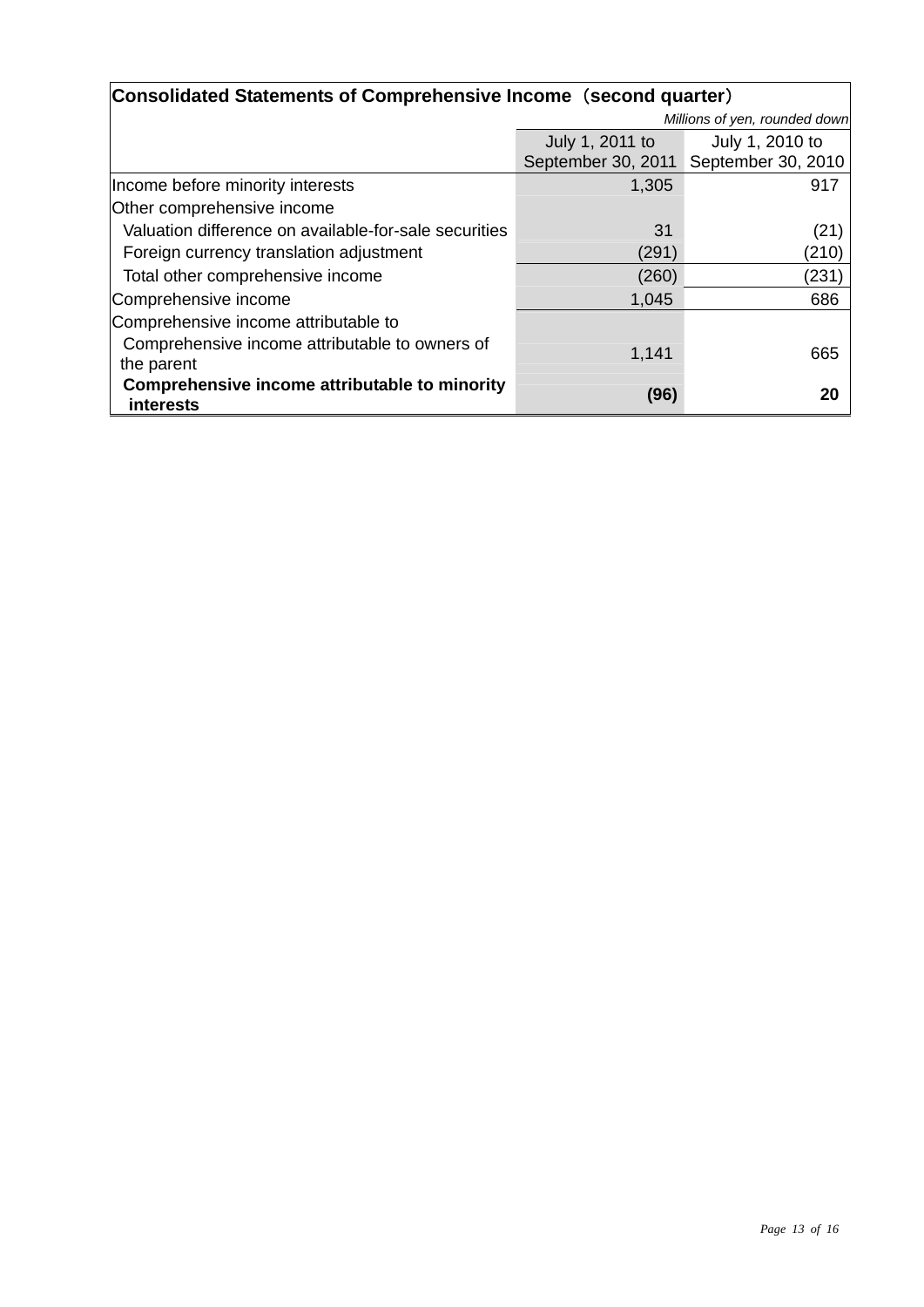| (3) Consolidated Statements of Cash Flows                                                 |                  |                                       |
|-------------------------------------------------------------------------------------------|------------------|---------------------------------------|
|                                                                                           |                  | Millions of yen, rounded down         |
|                                                                                           | April 1, 2011 to | April 1, 2010 to                      |
|                                                                                           |                  | September 30, 2011 September 30, 2010 |
| Net cash provided by (used in) operating activities                                       |                  |                                       |
| Income before income taxes and minority interests                                         | 3,558            | 4,877                                 |
| Depreciation and amortization                                                             | 3,220            | 3,449                                 |
| Amortization of goodwill                                                                  | 289              | 274                                   |
| Gain on negative goodwill                                                                 | (175)            |                                       |
| Loss on adjustment for changes of accounting<br>standard for asset retirement obligations |                  | 351                                   |
| Increase (decrease) in allowance for doubtful<br>accounts                                 | 1                | (325)                                 |
| Increase (decrease) in provision for bonuses                                              | (561)            | 21                                    |
| Increase (decrease) in provision for directors'<br>bonuses                                | (53)             | (76)                                  |
| Increase (decrease) in provision for retirement<br>benefits                               | 201              | (1)                                   |
| Decrease (increase) in prepaid pension costs                                              | 70               | 85                                    |
| Increase (decrease) in provision for directors'<br>retirement benefits                    | 36               | 46                                    |
| Interest and dividends income                                                             | (50)             | (51)                                  |
| Interest expenses                                                                         | 3                | 38                                    |
| Foreign exchange losses (gains)                                                           | 564              | 198                                   |
| Subsidies income                                                                          | (230)            | (27)                                  |
| Loss (gain) on sales of investment securities                                             | (1)              | (28)                                  |
| Loss (gain) on valuation of investment securities                                         | 13               | 171                                   |
| Loss (gain) on sales of noncurrent assets                                                 | 17               | (947)                                 |
| Loss on retirement of noncurrent assets                                                   | 38               | 204                                   |
| Loss on disaster                                                                          | 95               |                                       |
| Loss on liquidation of subsidiaries and affiliates                                        | 129              |                                       |
| Decrease (increase) in notes and accounts<br>receivable-trade                             | (802)            | 1,138                                 |
| Decrease (increase) in inventories                                                        | (2,004)          | (558)                                 |
| Increase (decrease)<br>in<br>notes<br>and<br>accounts<br>payable-trade                    | 3,819            | 2,494                                 |
| Decrease (increase) in accounts receivable-other                                          | (82)             | (142)                                 |
| Increase (decrease) in accounts payable-other                                             | (1,014)          | 207                                   |
| Increase (decrease) in accrued consumption taxes                                          | (408)            | (301)                                 |
| Other, net                                                                                | (1, 542)         | (750)                                 |
| Subtotal                                                                                  | 5,132            | 10,348                                |
| Interest and dividends income received                                                    | 53               | 92                                    |
| Interest expenses paid                                                                    | (4)              | (38)                                  |
| Proceeds from subsidies                                                                   | 230              | 27                                    |
| Payments for loss on disaster                                                             | (1,282)          |                                       |
| Income taxes paid                                                                         | (2, 432)         | (2,579)                               |
| Net cash provided by (used in) operating activities                                       | 1,696            | 7,850                                 |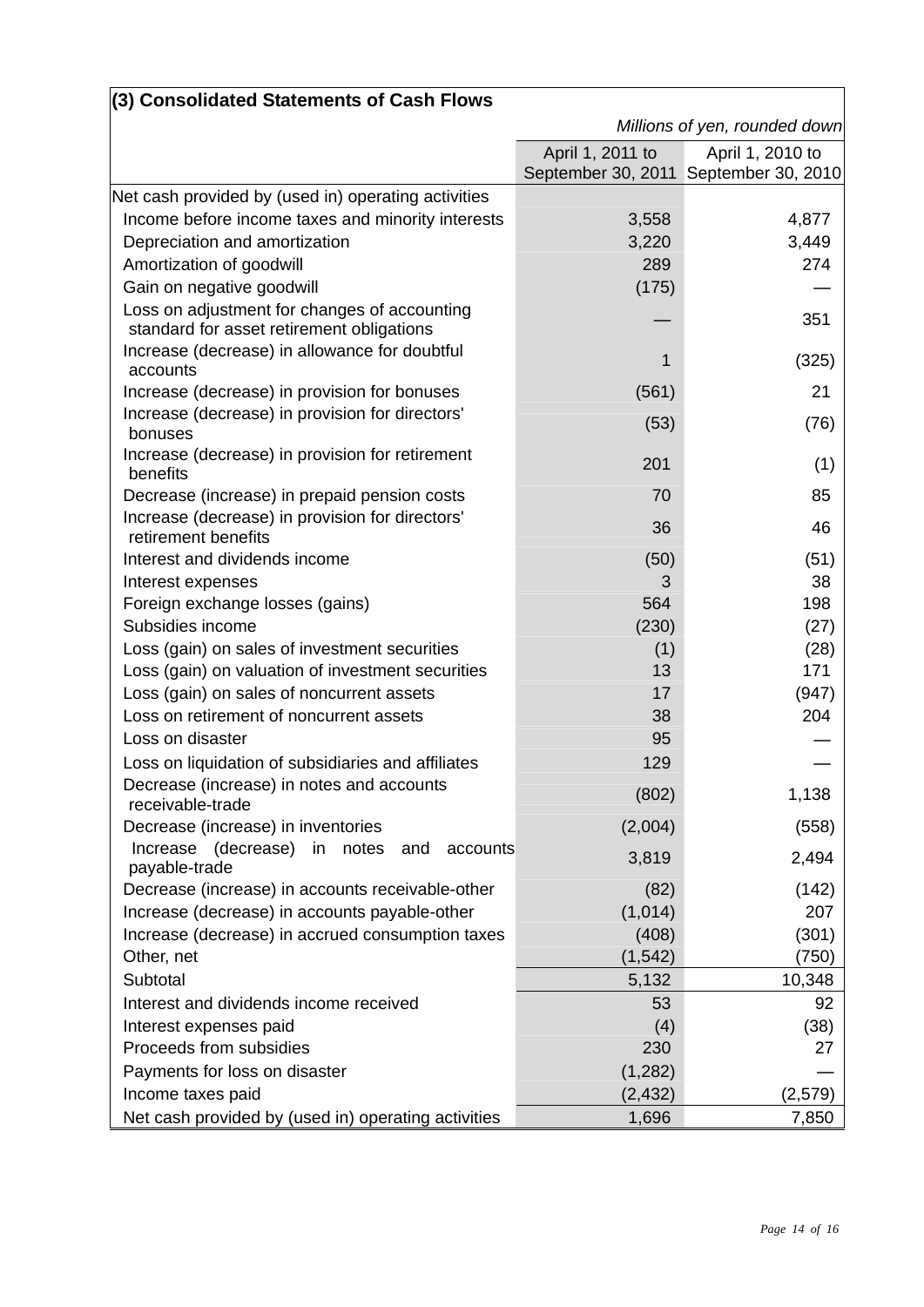| <b>Consolidated Statements of Cash Flows, continued</b>                                             |                               |                                       |  |
|-----------------------------------------------------------------------------------------------------|-------------------------------|---------------------------------------|--|
|                                                                                                     | Millions of yen, rounded down |                                       |  |
|                                                                                                     | April 1, 2011 to              | April 1, 2010 to                      |  |
|                                                                                                     |                               | September 30, 2011 September 30, 2010 |  |
| Net cash provided by (used in) investing activities                                                 |                               |                                       |  |
| Purchase of property, plant and equipment                                                           | (2,018)                       | (1,401)                               |  |
| Proceeds from sales of property, plant and equipment                                                | 122                           | 2,800                                 |  |
| Purchase of intangible assets                                                                       | (136)                         | (195)                                 |  |
| Purchase of investment securities                                                                   | (8)                           | (9)                                   |  |
| Proceeds from sales of investment securities                                                        | $\overline{7}$                | 38                                    |  |
| Purchase of stocks of subsidiaries and affiliates                                                   | (13)                          |                                       |  |
| Payments of loans receivable                                                                        | (98)                          | (79)                                  |  |
| Collection of loans receivable                                                                      | 107                           | 5                                     |  |
| Payments for guarantee deposits                                                                     | (99)                          | (26)                                  |  |
| Proceeds from collection of guarantee deposits                                                      | 168                           | 247                                   |  |
| Other, net                                                                                          | (17)                          | (46)                                  |  |
| Net cash provided by (used in) investing activities                                                 | (1,985)                       | 1,331                                 |  |
| Net cash provided by (used in) financing activities                                                 |                               |                                       |  |
| Net increase (decrease) in short-term loans payable                                                 | (44)                          | (2, 488)                              |  |
| Proceeds from long-term loans payable                                                               |                               | 3                                     |  |
| Repayment of long-term loans payable                                                                | (89)                          | (1, 819)                              |  |
| Proceeds from exercise of stock option                                                              | 529                           |                                       |  |
| Cash dividends paid                                                                                 | (893)                         | (692)                                 |  |
| Cash dividends paid to minority shareholders                                                        | (38)                          | (92)                                  |  |
| Repayments of lease obligations                                                                     | (54)                          | (45)                                  |  |
| Net cash provided by (used in) financing activities                                                 | (590)                         | (5, 134)                              |  |
| Effect of exchange rate change on cash and cash<br>equivalents                                      | (276)                         | (130)                                 |  |
| Net increase (decrease) in cash and cash equivalents                                                | (1, 156)                      | 3,916                                 |  |
| Cash and cash equivalents at beginning of period                                                    | 18,238                        | 4,469                                 |  |
| Increase (decrease) in cash and cash equivalents<br>resulting from change of scope of consolidation |                               | 27                                    |  |
| Cash and cash equivalents at end of period                                                          | 17,081                        | 8,413                                 |  |